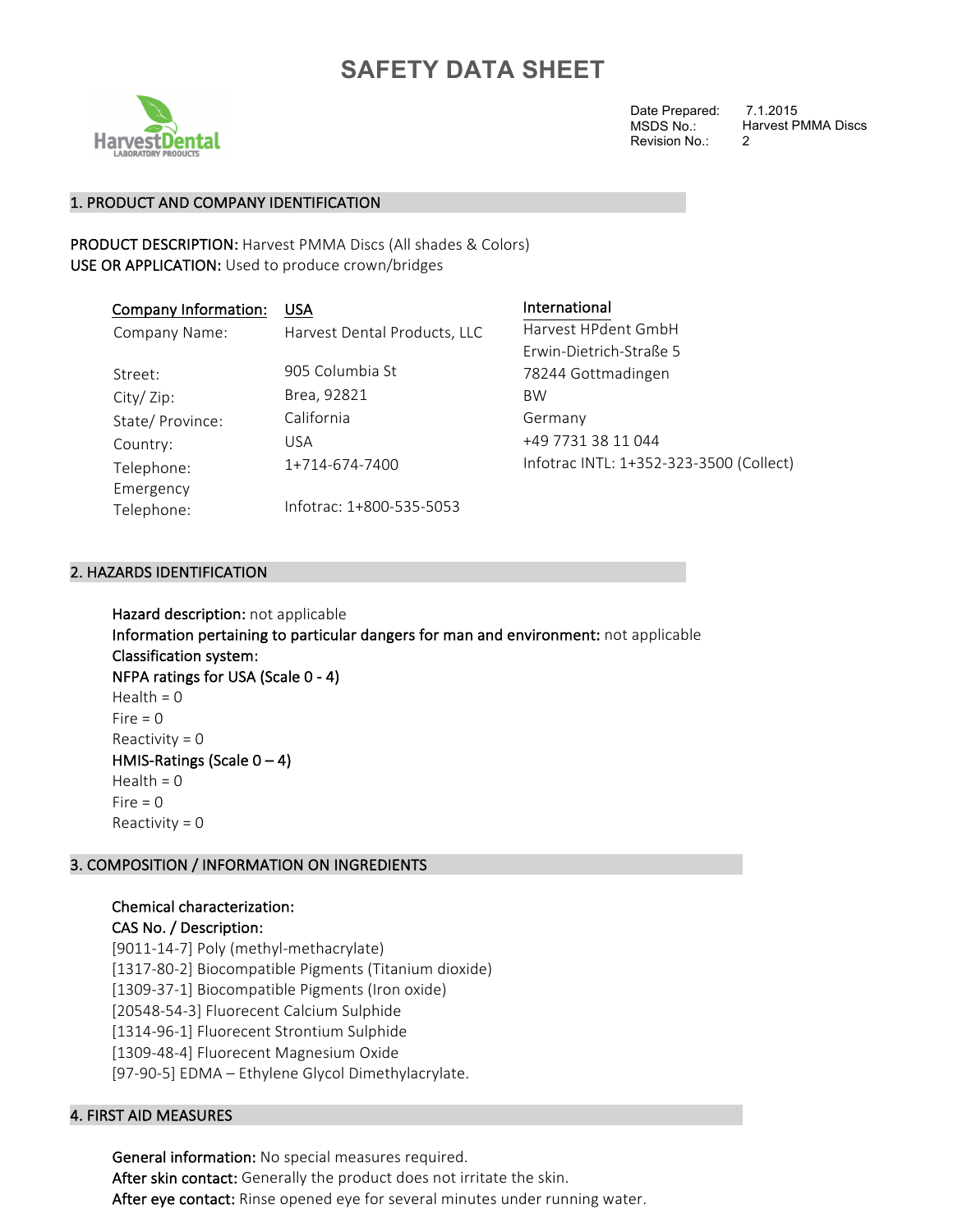

Date Prepared: MSDS No.: Revision No.: 2

7.1.2015 Harvest PMMA Discs

After swallowing: Induce vomiting and seek advice of physican.

### 5. FIRE FIGHTING MEASURE

Suitable extinguishing agents: void Protective equipment: No special measures required

### **6. ACCIDENTAL RELEASE MEASURES**

Person related safety precautions: Not required. Measures for environmental protection: No special measures required. Measures for cleaning / collecting: pick up mechanically Additional information: No dangerous substances are released.

### 7. HANDLING AND STORAGE

Handling Information for safe handling: No special measures required. Information about protection against explosions and fires: No special measures required.

#### Storage

Requirements to be met by storerooms and receptacles: No special requirements. Information about storage in one common storage facility: Not required. Further information about storage conditions: Keep teeth away from heat and direct sunlight.

### 8. EXPOSURE CONTROLS / PERSONAL PROTECTION

Additional information about design of technical systems: No further data; see item 7. Components with limit values that require monitoring at the workplace:

The product does not contain any relevant quantities of materials with critical values that have to be monitored at the workplace.

Additional information: The lists that were valid during the creation of this document were used as basis. **Personal protective equipment** 

#### General protective and hygienic measures

The usual precautionary measures for handling chemicals should be followed.

Breathing equipment: Not required.

Protection of hands: Not required.

#### Material of gloves

The selection of the suitable gloves does not only depend on the material, but also on further marks of quality and varies from manufacturer to manufacturer.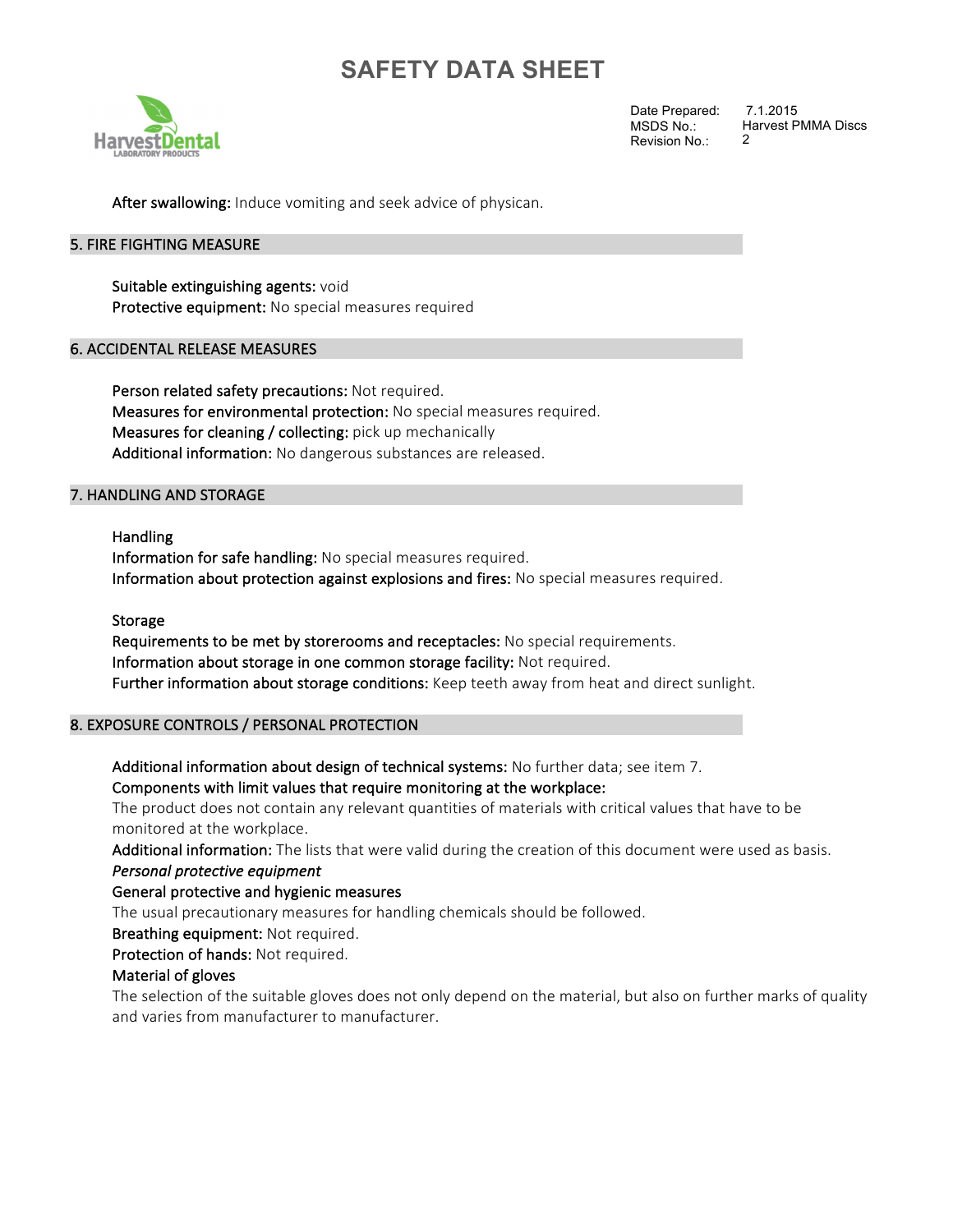

Date Prepared: MSDS No.: Revision No.: 7.1.2015 Harvest PMMA Discs 2

## Penetration time of glove material

The exact break through time has to be found out by the manufacturer of the protective gloves and has to be observed. 

## For the permanent contact in work areas without heightened risk of injury (e.g. Laboratory) gloves made of the following material(s) are suitable:

Natural rubber, NR

Eye protection: Recommended during treatment with abrasive instruments. Body protection: Light weight protective clothing.

### 9. PHYSICAL AND CHEMICAL PROPERTIES

*General information*  Form: Solid Color: Different according to coloring Odor: Odorless *Change in condition*  Melting point / Melting range: undetermined Boiling point / Boiling range: undetermined Flash point: Not applicable Danger of explosion: Product does not present in explosion hazard **Density:** 1,  $18 \pm 0$ , 02 g/cm<sup>3</sup> Solubility in / Miscibility with Water: Insoluble Organic solvents: 0.0 % Solids content: 100.0 %

### **10. STABILITY AND REACTIVITY**

Dangerous reactions: no dangerous reactions known. Dangerous products of decomposition: none.

### 11. TOXICOLOGICAL INFORMATION

Acute toxicity: Primary irritant effect: on the skin : No irritant effect. on the eye : No irritating effect. Sensitization: No sensitizing effects known. Additional toxicological information: When used and handled according to specifications, the product does not have any harmful effects according to our experience and information provided to us. The substance is not subject to classification according to the latest version of the EU lists.

### 12. ECOLOGICAL INFORMATION

General notes: Generally not hazardous for water.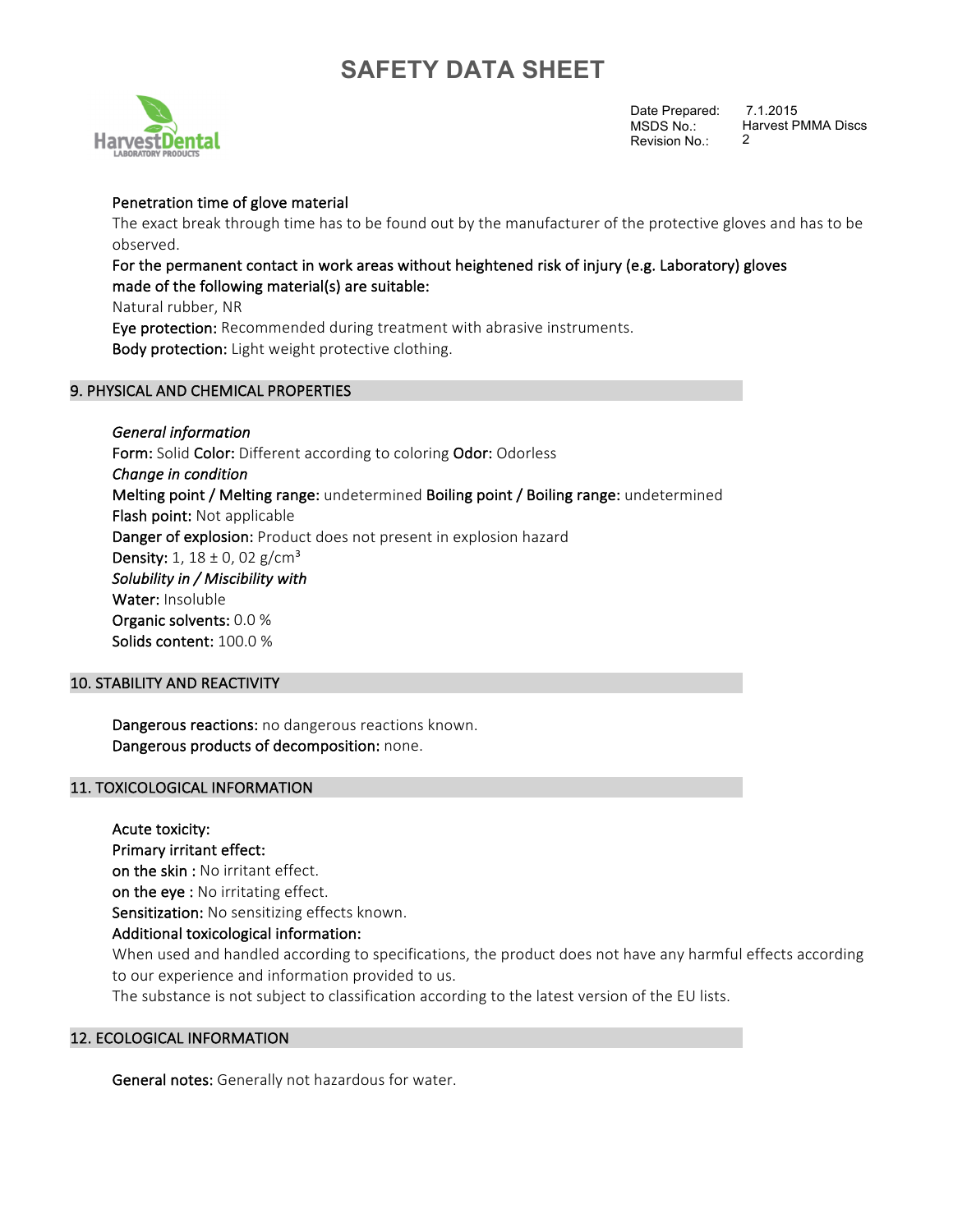

Date Prepared: MSDS No.: Revision No.:

7.1.2015 Harvest PMMA Discs 2

## 13. DISPOSAL CONSIDERATIONS

## Waste treatment methods

Observe all federal, state and local regulations when disposing of this substance.

## 14. TRANSPORT INFORMATION

DOT regulations: Hazard class: -Land transport ADR/RID (cross-border): ADR/RID class: -Maritime transport IMDG: IMDG class: -Marine pollutant: No Air transport ICAO-TI and IATA-DGR: ICAO/IATA class: -

## **15. REGULATORY INFORMATION**

Materials (GefStoffV).

SARA Section 355 (extremely hazardous substances) Substance is not listed. SARA Section 313 (specific toxic chemical listings) Substance is not listed. TSCA (Toxic Substances Control Act) Substance is not listed. Prop 65 - Chemicals known to cause cancer Substance is not listed. Prop 65 – Chemicals known to cause reproductive toxicity Substance is not listed. Cancerogenity categories EPA (Environmental Protection Agency) Substance is not listed. IARC (International Agency for Research on Cancer) Substance is not listed. NTP (National Toxicology Program) Substance is not listed. Threshold Limit Value established by ACGIH) Substance is not listed. NIOSH-Ca (National Institute for Occupational Safety and Health) Substance is not listed. OSHA-Ca (Occupational Safety & Health Administration) Substance is not listed. Markings according to EU guidelines: Observe the general safety regulations when handling chemicals The substance is not subject to classification according to EU lists and other sources of literature known to us. The product is not subject to identification regulations under EU Directives and the Ordinance on Hazardous